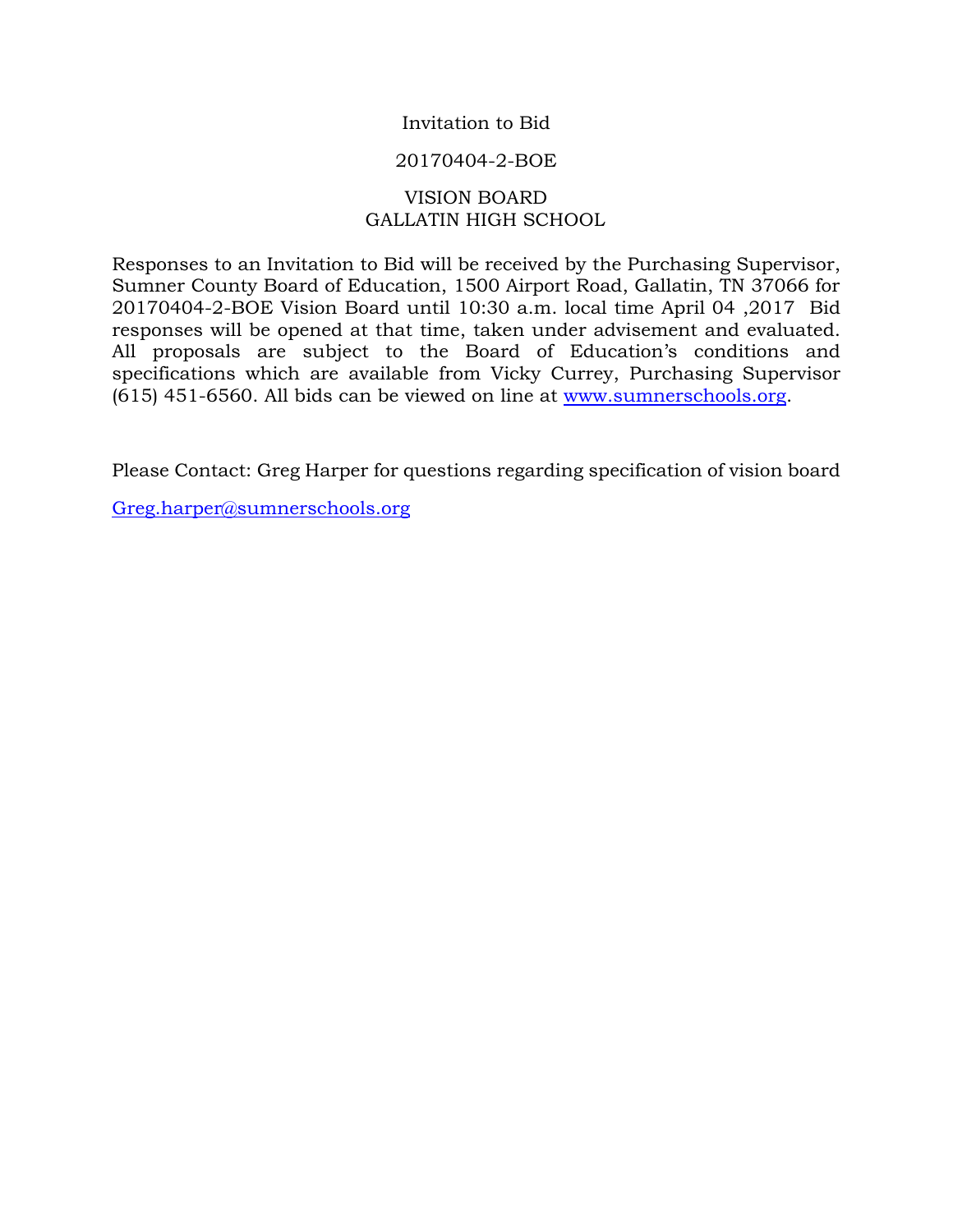#### **NOTICE TO RESPONDENTS**

Responses to an Invitation to Bid will be received by the Purchasing Supervisor in the SUPPORT SERVICE FACILITY CONFERENCE ROOM, Sumner County Board of Education, 1500 Airport Road Gallatin, TN 37066. They will be received until **10:30 a.m. Local Time April 4, 2017 for 20170404-2-BOE at** which time the responses will be opened, taken under advisement and evaluated. *BIDS WILL BE POSTED ON www.sumnerschools.org*

-------------------------------------------------------------------------------------------------------------------------------

#### **GENERAL REQUIREMENTS AND CONDITIONS**

- 1. The Sumner County Board of Education reserves the right to accept or reject any and/or all responses in whole or in part, and to waive informalities therein.
- 2. Any responses received after the scheduled closing time for the receipt for responses will not be considered.
- 3. If a mistake is discovered after the responses are received, only the Sumner County Board of Education may allow the respondent to withdraw the entire response.
- 4. Partial payments will not be approved unless justification for such payment can be shown. Terms will be net 30 days.
- 5. Payment will not be made until the said 20170404-2-BOE Vision Board are inspected and approved as meeting all specifications by persons appointed by the Sumner County Board of Education.
- 6. Responses submitted must be in a sealed envelope and marked on the outside as follows: **RESPONSE 20170404-2-BOE Vision Board DEADLINE: April 4, 10:30 a.m. Local Time**
- 7. Facsimile responses will not be considered.
- 8. If a successful bidder violates any terms of their bid, the contract, school board policy or any law they may be disqualified from bidding for a period of two years for minor violations or longer for major violations. Bids from disqualified bidders will not be accepted during the period of disqualification.
- 9. Prices quoted on the response (if any) are to be considered firm and binding until the said **20170404-2-BOE Vision Board** are in the possession of the Sumner County Board of Education.
- 10. No purchase or contract is authorized or valid until the issuance of a Board Purchase Order in accordance with Board Policy. No Board Employee is authorized to purchase equipment, supplies or services prior to the issuance of such a Purchase Order.
- 11. Any deviation from these stated terms, specifications and conditions must be coordinated with and approved in writing by the Purchasing Supervisor, Vicky Currey (615) 451-6560.
- 12. All bids that exceed \$25,000 must have the Company Name, License Number, Expiration Date thereof and License Classification of Contractor listed on outside of sealed envelope. As required by State of Tennessee Code Annotated 62-6-119.
- 13. The awarded bidder will be required to post a performance and payment bond in the amount of 25% of the contract price if it exceeds \$100,000 as stated by State of Tennessee Code Annotated 12-4-201.
- 14. If the project cost in excess of \$25,000 a performance bond must be secured by the requesting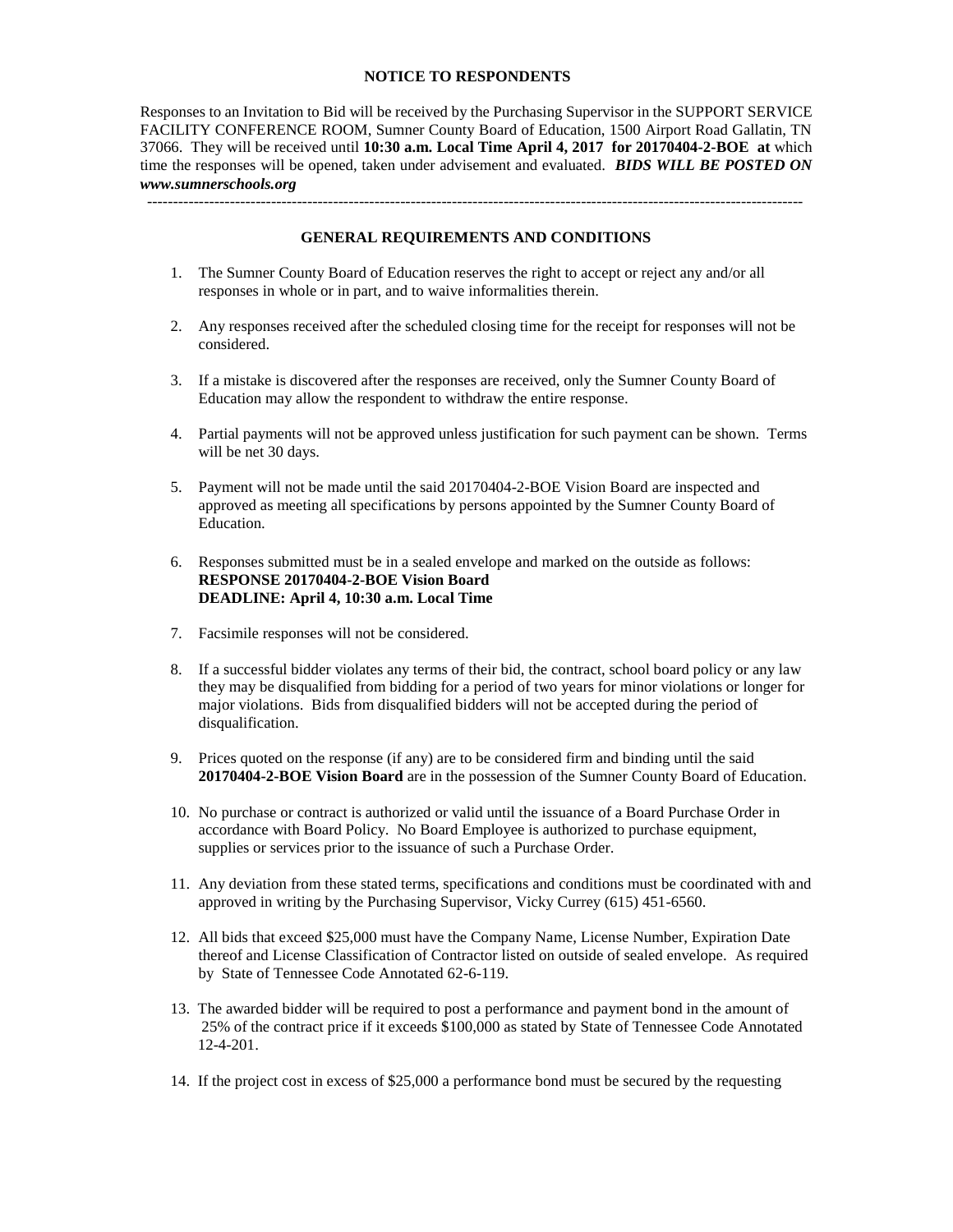# Vision Board

Gallatin High School

700 Dan P. Herron Drive Gallatin TN 37066 Attn: Greg Harper

Specification

Equal or be equivalent to:

- 88 X 160 16mm RGB TL Vision board
- Proline software and Computer (No Live Video)
- Matrix Size: 4.6' X 8.3'
- Cabinet Size 5' X14'
- All equipment and installation to constitute a fully operational Vision Board
- Price to include Shipping and handling

Product shall be delivered to:

Gallatin High School 700 Dan P. Herron Drive Gallatin TN 37066 Attn: Greg Harper